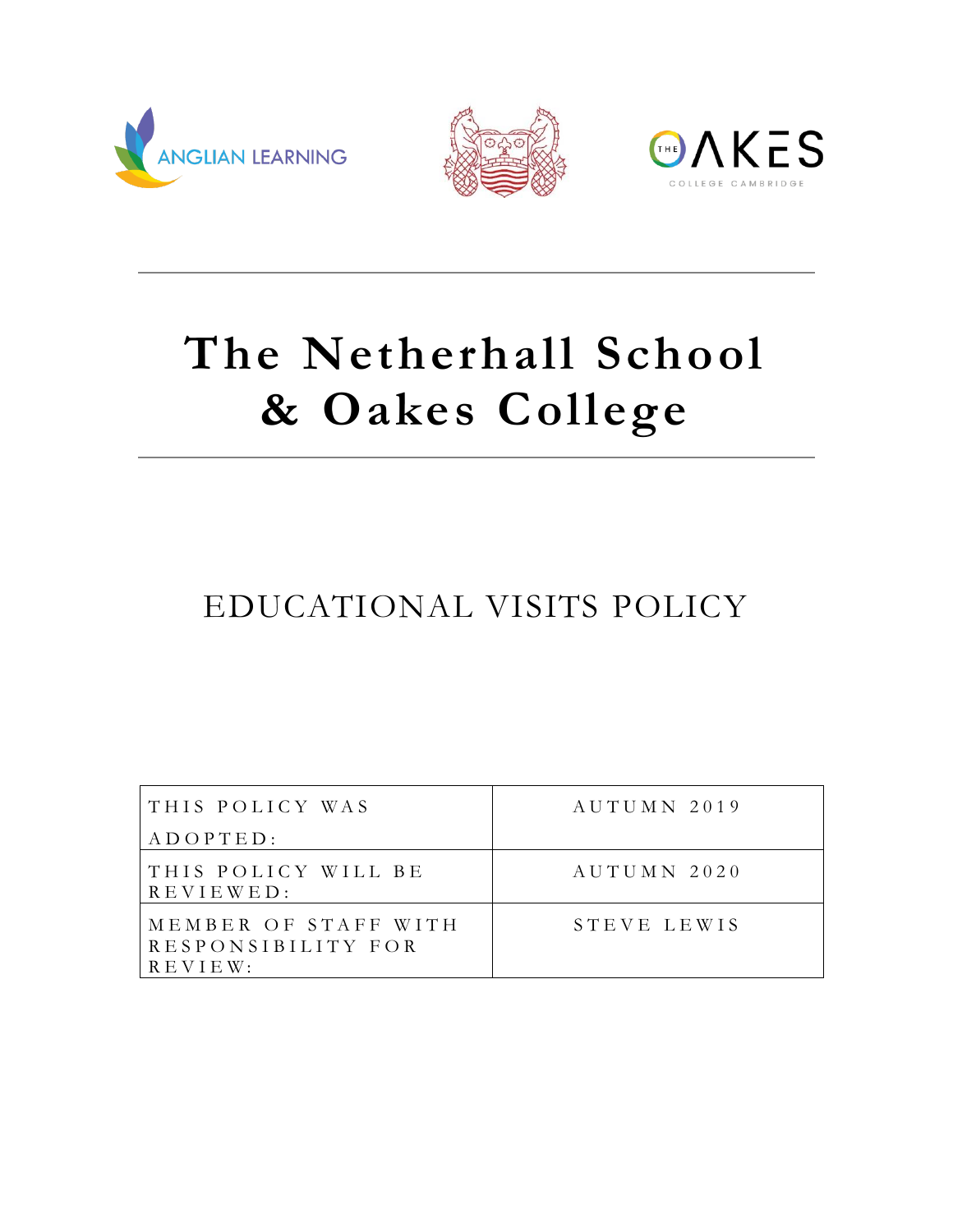### **Contents**

## **Appendices**

| Appendix 1 - Trip Checklist                                                              |
|------------------------------------------------------------------------------------------|
| Appendix 2 - Category 1 Trip Approval Form                                               |
| Appendix 3 - Category 2/3 Trip Approval Form                                             |
| Appendix 4 – Student Code of Conduct Form                                                |
| Appendix 5 – Parental Consent and Contact Form<br>(Includes Student Medical Information) |
| Appendix 6 - Risk Assessment Form                                                        |
| Appendix 7 – Trip Accounting Form                                                        |
| Appendix 8 - School Incident Log Form (Trips & Visits)                                   |
| Appendix 9 - GroupTweet information                                                      |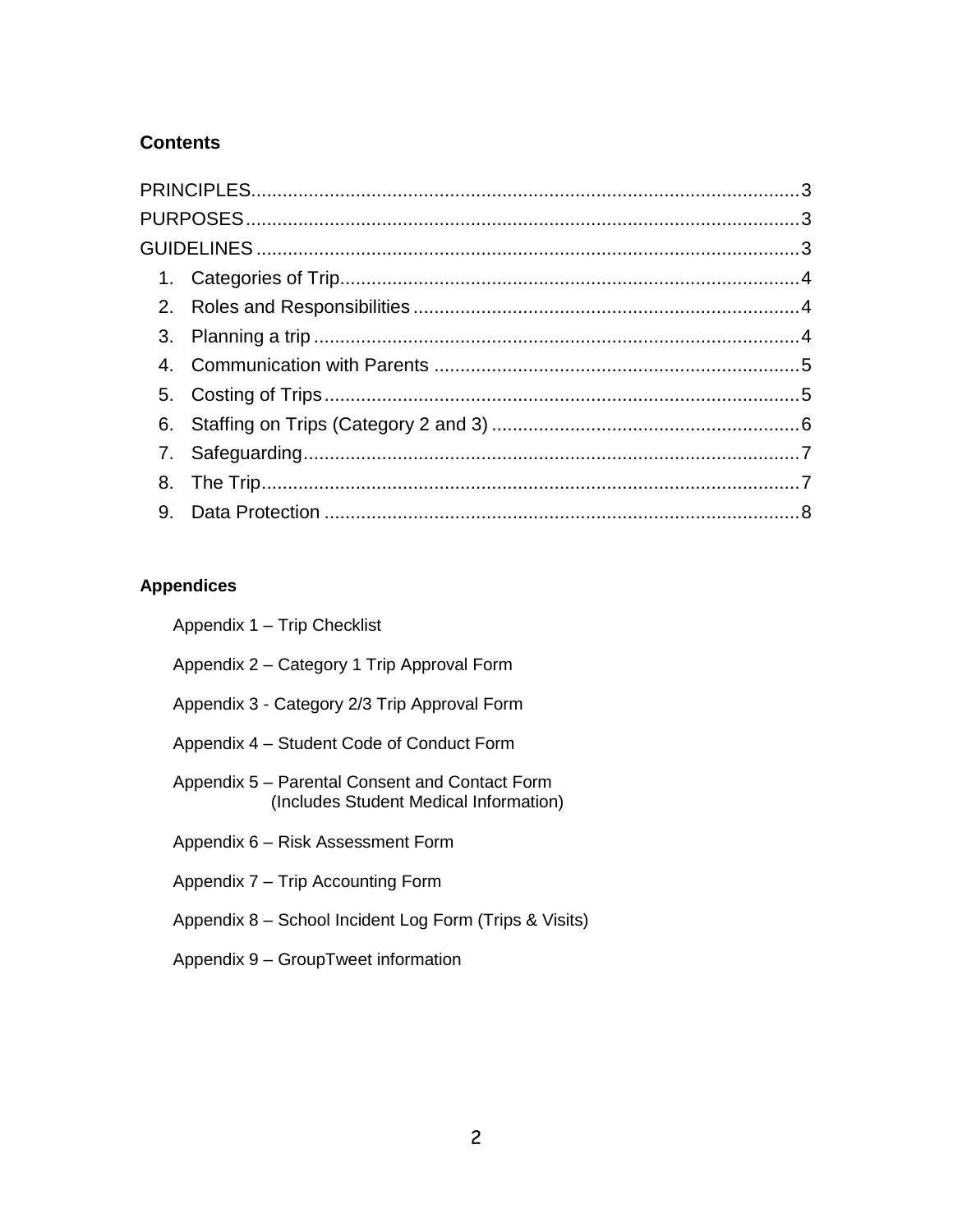#### <span id="page-2-0"></span>**PRINCIPLES**

Trips and Visits add breadth and depth to the curriculum by extending or enhancing the experiences of students. This policy covers international, residential, field and day trips, visits to the theatre, museums, industry or places of interest and sporting events. It is any activity whereby students are required to leave the ordinary boundaries of the school site for educational purposes. This policy and guidance linked to Trips and Visits relates to the work of OEAP (Outdoor Education Advisors Panel).

#### <span id="page-2-1"></span>**PURPOSES**

- To make a broad programme of trips and visits accessible to students ensuring continuity and progression through the Key Stages.
- **To ensure the School has full contact with all trips being undertaken and has details** of all students on trips
- To develop cultural, spiritual, social or physical aspects of students lives. Also, to enable them to learn a sense of community and develop initiative, resourcefulness and self-reliance.
- To allow students to have experiences they may otherwise not be able to have.
- To ensure that the Health and Safety of staff and students and any other involved in school trips is a priority in the planning and organisation of trips
- To avoid duplication and competition for students between trips.
- To aid staff in the planning and organisation of trips

#### <span id="page-2-2"></span>**GUIDELINES**

It is essential that trips and visits are organised carefully to enhance the students' educational experience. Trips must be organised with thorough planning and preparation. No trip can take place without the authorisation of the Principal or by the School Educational Visits Coordinator (EVC) on their behalf.

When planning a trip or visit the trip leader must ensure that the needs of Pupil Premium students and those on the SEN register are considered. These needs must be taken into account when considering staff-student ratios. Staff should have the necessary information about the nature of a student's special needs. All Category 2 and 3 trips must have a School Trips Proposal Form completed and authorised, a risk assessment form completed and full student details must be held by the trip organiser with a copy of these also held at the school. Therefore, all trips at The Netherhall School and Oakes College will be organised according to which category the trip is placed.

The school reserves the right to ban any student from trips at any time due to poor behaviour either in school or on a previous trip.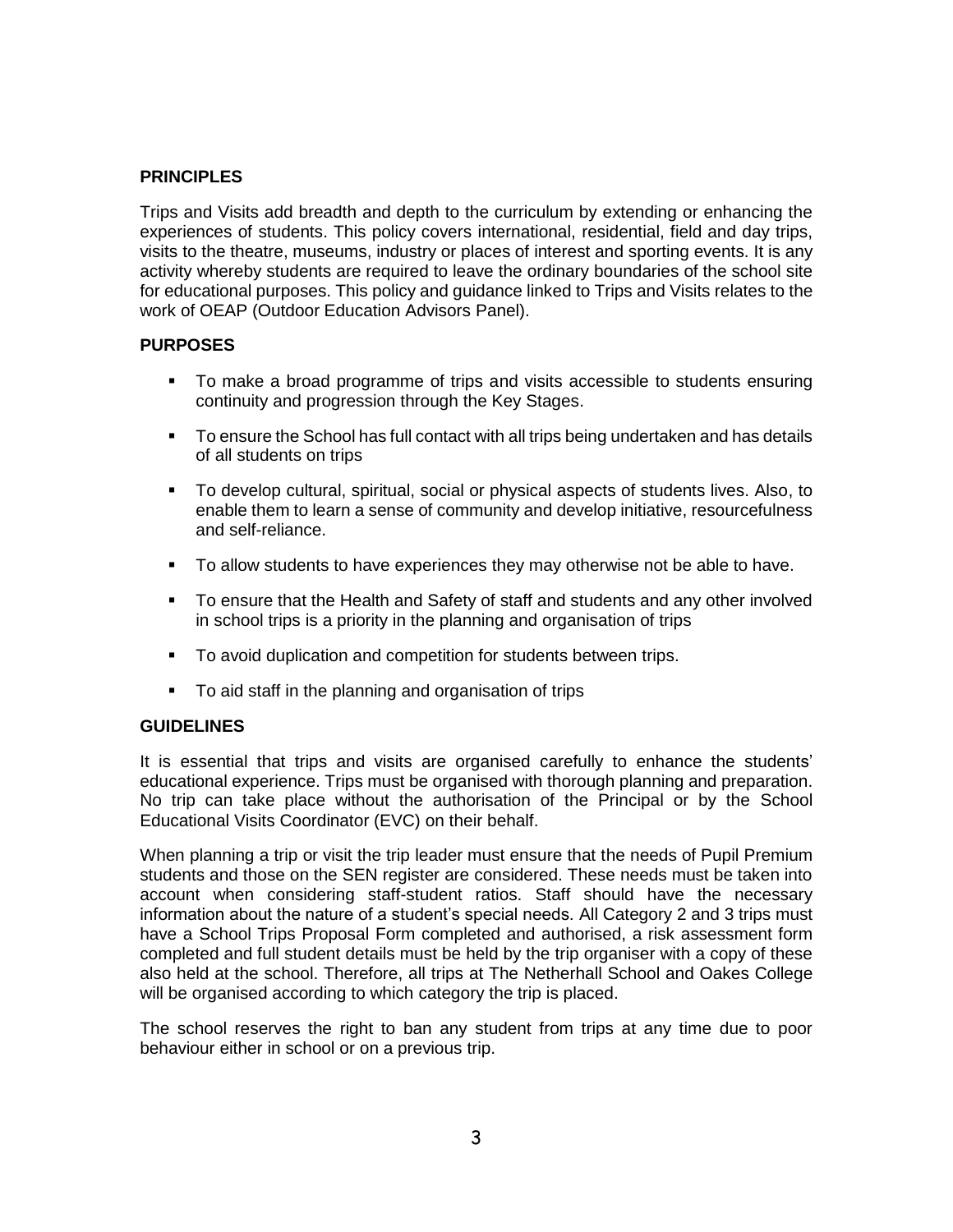#### <span id="page-3-0"></span>**1. Categories of Trip**

- 1.1. **Category 1** These are trips that last less than one day and are within 20 miles of the school (exception of this mileage requirement is for PE fixtures and other Category 1 trips that occur more than once in the academic year). These will include excursions such as trips that do not require transport. PE fixtures will also be classed as Category 1 trips.
- 1.2. **Category 2** These are trips that will be in the United Kingdom and do not have any activities deemed to be adventurous. These trips can be residential and they can be over a 1 to 5 day period. Trips in this category could include residential field trips, trips to museums, attendance at sporting events and the theatre and trips organised as part of curriculum days.
- 1.3. **Category 3** These are trips that involve international travel or adventurous activity. Trips in this category could include trips to World War 1 battlefields, language enhancement trips and skiing. Trips in this category will be bought before the full leadership team for approval

#### <span id="page-3-1"></span>**2. Roles and Responsibilities**

- 2.1. The Principal has ultimate responsibility for authorising all trips. Permission for all out of School activities must be obtained from the Principal or from the EVC on their behalf if delegated prior to the trip taking place. The EVC should be a member of the Leadership Team.
- 2.2. The EVC will have the responsibility of overseeing the planning of all out of School activities and will have the right to refuse permission for a trip to take place if they believe that there is too great a health and safety risk or that the trip does not meet with the criteria for trips and visits as outlined in this policy.
- 2.3. The EVC will be the link between the School and the Cambridgeshire County Council Outdoor Education Adviser Service
- 2.4. The EVC will attend appropriate training courses in order to maintain an up to date knowledge of legal requirements.
- 2.5. Trips will have a Trip Leader. This person will be identified by the EVC. They will have the responsibility to ensure that all documentation required by this policy is completed prior to the trip taking place.
- 2.6. All Category 2 and 3 trips will have a designated school contact available 24hours a day / 7 days a week (normally a member of the school leadership team). This person will be the trip leader's first point of contact in the event of an emergency. This person should hold the schools Emergency Contact Phone. All category 2 and 3 trips should have a 2nd school contact too.

#### <span id="page-3-2"></span>**3. Planning a trip**

3.1. **Category 1 Trip** (See Appendix 1 for trip check list)

The trip leader must complete a Category 1 Trip Approval Form (Appendix 2) and checklist (Appendix 1). A Parental consent form is not required for each individual trip. Any student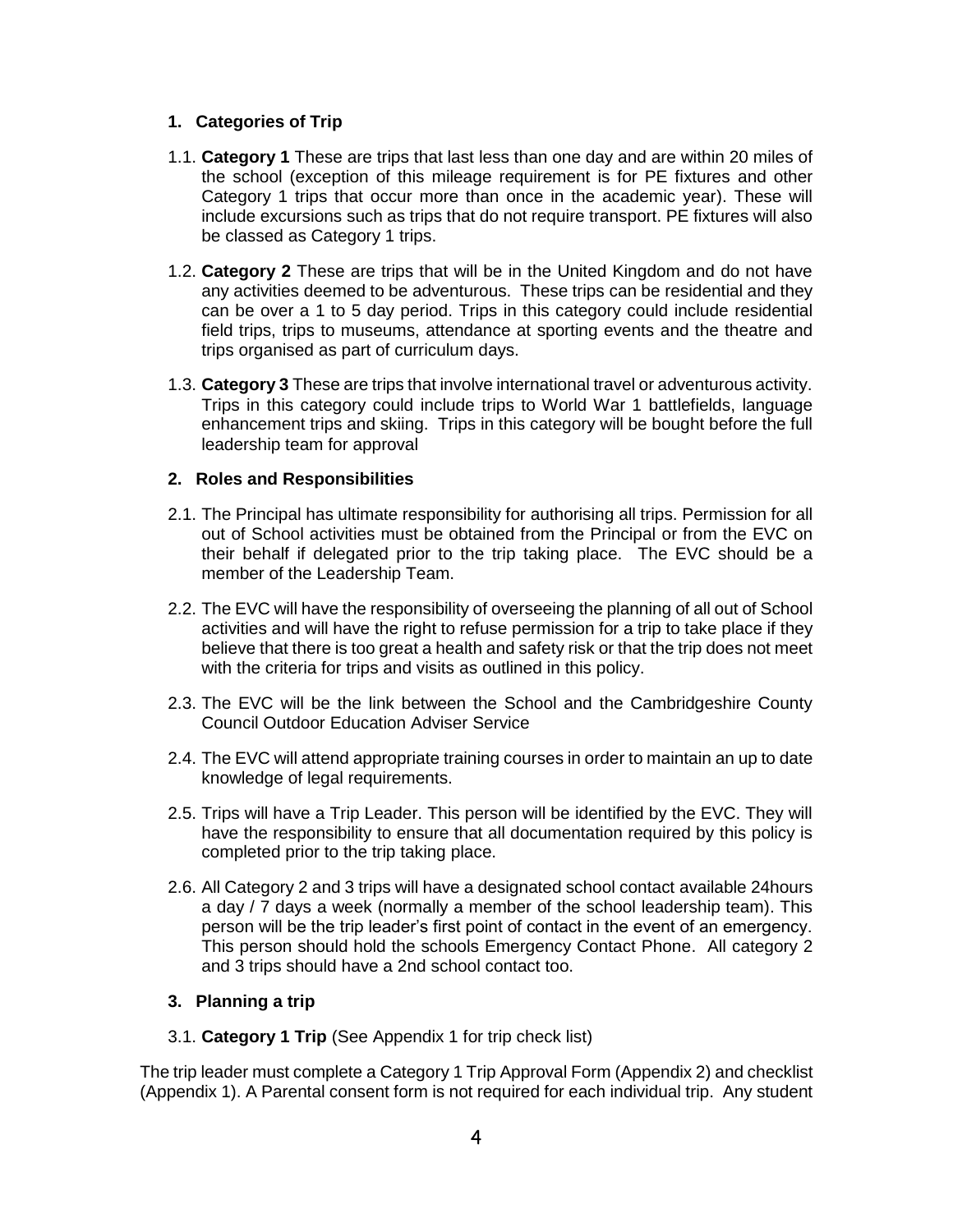who attends a Category 1 trip must in the first instance complete a Parental consent form. Any subsequent Category 1 trip attended by the student run by that subject area will be covered by the first consent form. All students must sign the code of conduct form (Appendix 4). For PE teams and repeat trips the code of conduct form only needs to be completed in the first instance. A list of all the students on the trip must be left at the school. All paperwork for these trips should be placed in the Category 1 folder in the Trips and Visits Section on the shared Drive.

3.2. **Category 2/3 Trip** (See Appendix 1 for trip check list)

The trip leader should complete the checklist for the appropriate category (Appendix 1) and a Category 2/3 Trip Approval Form (Appendix 3) and submit it to the EVC for approval. This Approval Form must include costing for the trip (See Costing of Trips). No letters are to be sent to parents before this approval is given. When approval is given the trip leader needs to send letters to parents which should include a parental consent and contact form which includes student medical information (Appendix 5) and a code of conduct form which must be signed by the parent and student (Appendix 4). Once approval for a trip has been given the EVC will create an entry in the Trips and Visits Folder. All paperwork for this trip must then be completed using the 'Evolve' system used by the Local Authority. A list of students going on the trip should be circulated to all staff once it is completed and a Risk Assessment Form (Appendix 6) should be completed before the trip departs.

#### <span id="page-4-0"></span>**4. Communication with Parents**

- 4.1. Once a category 2 or 3 trip has been approved trip leaders may send letters to parents advertising the trip. The letter must quote the price of the trip, any deposit required, the criteria for selection (ballot etc.) and the Wise Pay instructions.
- 4.2. Letters should include parental consent and contact details form. This includes a section for student medical information (Appendix 5) as well as a Code of conduct form (Appendix 4).
- 4.3. When the school has received any required payments and all the completed forms the trip leader must contact the parents to inform them if their child has been successful or not.
- 4.4. Residential and overseas trips require a parents'/carers' meeting.

#### <span id="page-4-1"></span>**5. Costing of Trips**

- 5.1. Trip Leaders should calculate the cost of the trip to include all costs incurred and the cost of covering any staff on the trip (including miscellaneous expenses). Cover will be charged to the trip at £40 per teacher per session if required. The maximum therefore, is £200 per teacher per day.
- 5.2. Staff costs can be waived if a teacher has no lessons or an internal arrangement with another teacher is made and the Cover Manager confirms this will not leave the school with insufficient cover for the school day.
- 5.3. Where the full cost of a trip is not required immediately, a non-refundable deposit to confirm the trip must be paid to reserve a student's place on the trip. This deposit should be at least 20% of the total being charged or meet any requirement set out by the Travel Company payment schedule.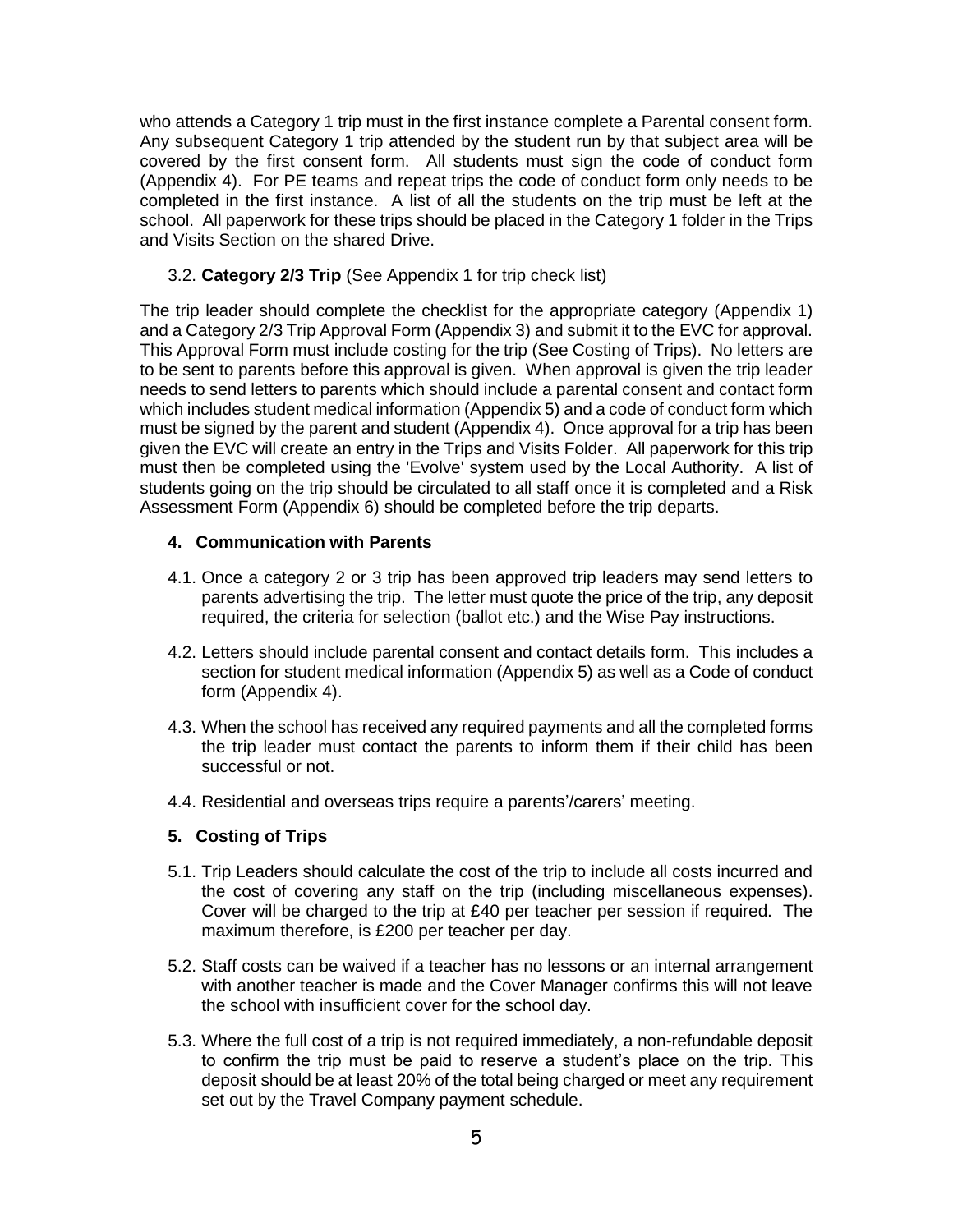- 5.4. Consistent with the School's Charging Policy, voluntary contributions will be invited to offset the cost of Trips or Visits that are considered an essential part of the curriculum.
- 5.5. No Category 3 trips should be deemed as an essential part of the curriculum.
- 5.6. Trip Leaders should keep accounts of all transactions connected to the trip and submit these to the Finance Office after the trip
- 5.7. No trip should make a monetary loss. Any member of staff who consistently organises trips that loses money may be prohibited from running trips at the Principal's discretion.
- 5.8. All trips should be cost neutral. If the trip makes a surplus of more than £10 per student then this must be returned to the parents.

#### <span id="page-5-0"></span>**6. Staffing on Trips (Category 2 and 3)**

- 6.1. In general terms, the law does not prescribe activity specific ratios for staffing but it does require that the level of supervision is 'effective'. Effective supervision should be determined by the SAGED (Staff : Activity : Group : Environment : Distance) principles. Best practice would suggest a staff;student ratio of 1 to 15 for Category 1 and 2 trips and 1 to 10 for Category 3 trips unless a venue or the travel company organising a trip on the school's behalf has their own rules that state this ratio should be smaller.
- 6.2. Staffing for all trips is at the discretion of the Principal and EVC. Trip Leaders may make suggestions but should not approach staff until agreement between them and the EVC has been reached. Requests for staff to 'volunteer' to accompany trips should be avoided. Proposed staffing (including names and cover implications) should be included in the trip proposal form.
- 6.3. If both boys and girls are taking part in the trip at least one male and female member of staff should be included in the adult members for the trip.
- 6.4. Staff wishing to lead a residential trip must have been on a residential trip at The Netherhall School and Oakes College. If not, they will need to have a co-organiser who has.
- 6.5. Only The Netherhall School and Oakes College staff should accompany students on a trip organised by the School. Staff will not be allowed to take members of their family on school trips unless they are employed by the School or are current students. The only exception to this is where external providers of trips provide staff as part of the cost of the trip.
- 6.6. The EVC will ensure that staffing allocation for trips is undertaken carefully ensuring Gender balance, that there is sufficient experience on the trip and that the opportunity to take part in trips and visits is shared amongst all staff right across the School.
- 6.7. All school policies regarding staff conduct and practices are to be adhered to at all times.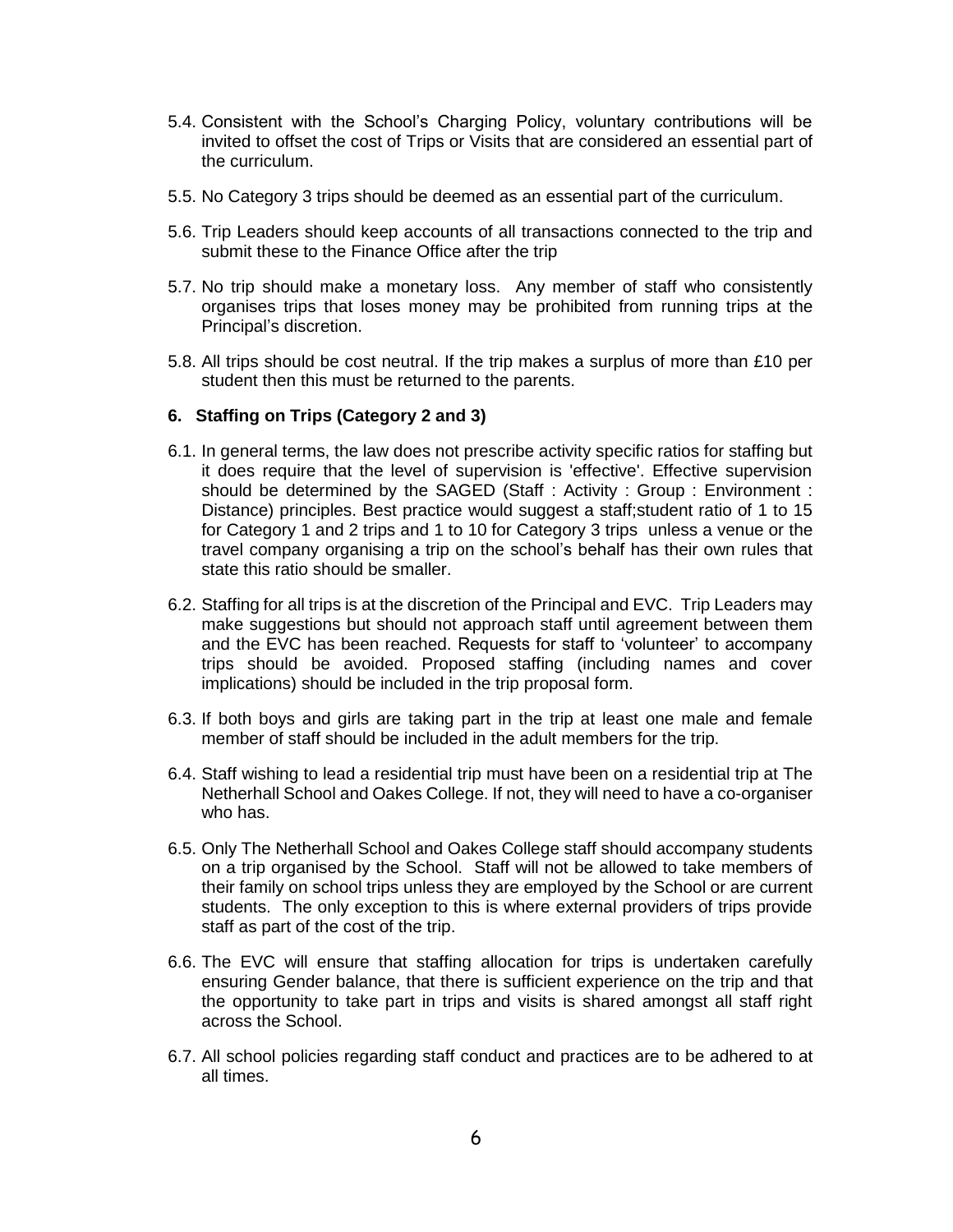6.8. In the event of a member of staff witnessing anything that they consider dangerous or unprofessional they should report this to the EVC or Safeguarding Lead as soon as possible.

#### <span id="page-6-0"></span>**7. Safeguarding**

- 7.1. All school policies regarding Safeguarding are to be followed on the trip
- 7.2. A list of all students on the trip should be sent to the School's Safeguarding Lead (as soon as the names are known) who can check for any potential issues. If appropriate the Safeguarding Lead should meet with the trip leader to make them aware of any CP issues that they may not be aware of but now need to know.
- 7.3. The trip leader is responsible for ensuring that all School safeguarding standards are met

#### <span id="page-6-1"></span>**8. The Trip**

- 8.1. Before leaving the trip leader needs to ensure that the school and/or the Emergency Contact holds duplicate records of the students' mobile numbers, parents contact numbers, trip mobile number, trip itinerary and any appropriate medical details
- 8.2. The trip leader must ensure that a school mobile is taken. They should take a copy of all students contact details and also have one parental contact number. These numbers should also be stored at the School for the duration of the trip.
- 8.3. The trip leader must give students the school mobile number so they can contact the trip leader in the event of an emergency.
- 8.4. The trip leader must ensure that there is full first aid kit available. Where possible the trip team should include a first aider who will be responsible for the first aid kit. The trip leader and first aider needs to ensure that they are aware of and are able to meet the needs of any students with any special medical needs.
- 8.5. All members of staff on the trip should have both the school mobile number held by the trip leader and the emergency contact numbers. Standard practice will be for the trip leader to contact the school contact at least once during the trip for an update and to use 'Group Tweet' posts to keep parents informed about the progress of the trip (see Appendix 9).
- 8.6. The Trip leader should ensure where appropriate that they take the number of the bus driver and that the bus driver has the details of both the trip leader and the emergency contacts. The trip leader should also arrange an additional emergency pick up location in case of emergency.
- 8.7. The Trip leader should ensure that students are informed of the location within the venue that they should go to if they become lost and that they should then phone the school mobile number. If the school mobile number fails to respond the student should stay at the location designated
- 8.8. Accidents or incidents taking place on the trip should be reported to the EVC immediately on return from the trip. The EVC will then record this on the School